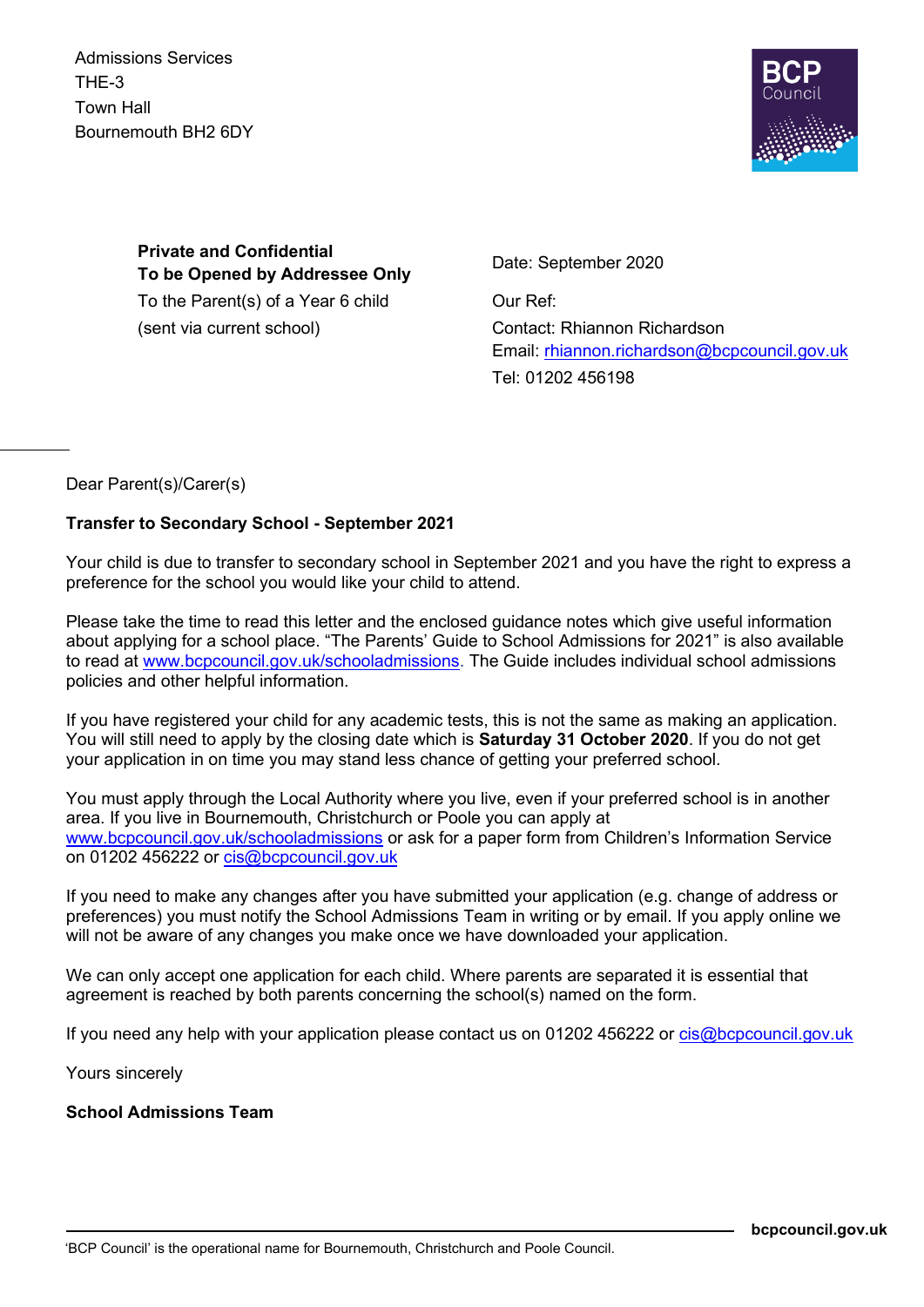## It's time to apply for a Secondary School Place



## Useful dates and information

- The closing date is **31 October 2020**. It's important to make sure you apply on time.
- Take your time selecting your school preferences. Places are **not** allocated on a first come first served basis. Make sure you apply by the closing date.
- Read the Parents/Carers Guide for 2021-22. You can find it online at: [bcpcouncil.gov.uk/schooladmissions.](http://www.bcpcouncil.gov.uk/schooladmissions) Some schools receive too many applications for the number of places available. Some admissions policies have changed and information on oversubscription can be found in this guide.
- Contact the schools you are interested in and attend an open day.
- Some schools have testing. Find out about registration and testing dates by contacting the school(s) direct.
- If you live within the BCP Council area you can apply online at [bcpcouncil.gov.uk/schooladmissions.](https://www.bcpcouncil.gov.uk/schooladmissions) You can also apply using a paper application form. These are available from BCP Council.
- If you live outside of BCP Council you must apply to the Local Authority where you live.
- If your child has an Education, Health and Care Plan, please speak to the SEND Inclusion Team to discuss your application. If you live in Bournemouth or Christchurch you should call 01202 456162, and if you live in Poole please call 01202 262009.
- Name up to 4 different schools on your application. Think carefully about the order; you should put your preferred school as your first preference.
- If you're thinking about applying for a church school you may need to complete a Supplementary Information Form (SIF) as well as your application form. You will need to check with the school to find out where to get their SIF and where to return it.
- If you applied on time you'll find out which school you have been offered on 1 March 2021. If you provide a valid email address on your application, you will receive an email containing a link to a PDF copy of your offer letter. You can also check online if you applied this way.
- Applicants who do not provide a valid email address will have to wait for a letter to be sent to them.

The school admissions team are located in Bournemouth and Poole. You can contact us for information and guidance at either location:

| For information about schools in      | For information about schools in Poole |
|---------------------------------------|----------------------------------------|
| Bournemouth and Christchurch          |                                        |
| <b>Children's Information Service</b> | <b>School Admissions Team</b>          |
| <b>Customer Contact Centre</b>        | The Dolphin Centre                     |
| St Stephen's Road                     | Poole                                  |
| Bournemouth                           | <b>BH15 1SA</b>                        |
| BH <sub>2</sub> 6EB                   |                                        |
| 01202 456222                          | 01202 261936                           |
| cis@bcpcouncil.gov.uk                 | school.admissions@bcpcouncil.gov.uk    |